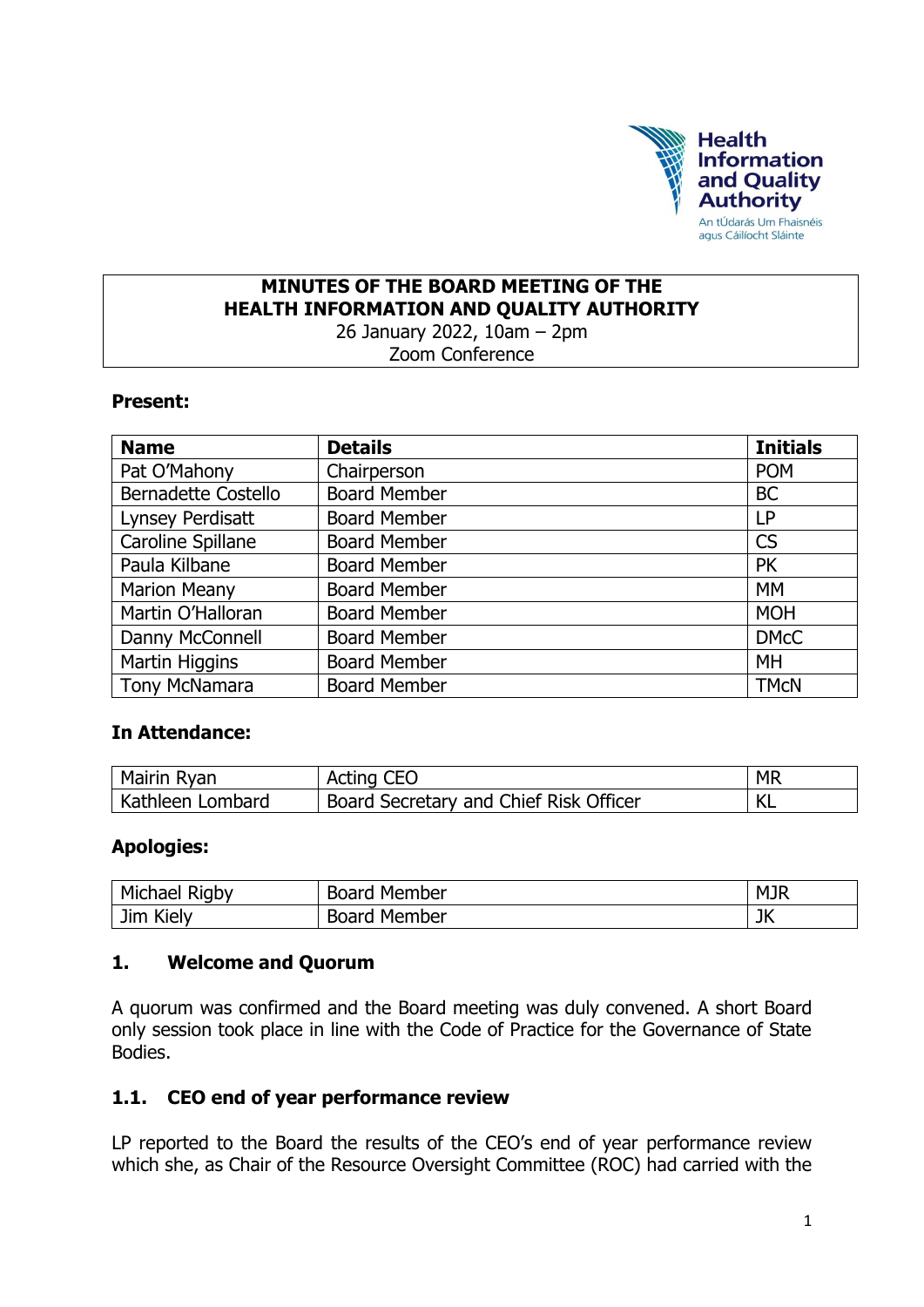Chairperson of the Board. LP reported that each of the objectives set for the CEO for 2021 was considered and a summary note of the performance against each was included with the papers for the meeting.

In summary, it was considered that the performance of the CEO had been excellent during 2021 and that this commitment continued to the last moments of his tenure.

The ROC had received a report on the performance review at their meeting on 20<sup>th</sup> December and the committee had fully supported the outcome of the review. The Board unanimously agreed with the conclusions of the review and acknowledged the strong performance of the CEO.

## **1.2 Position of new CEO**

The Chairperson briefed the Board on progressing the appointment of the new CEO. It is anticipated that the new CEO will be in position in the near future.

MR, Interim CEO joined the meeting.

## **2. Conflict of Interest**

No conflicts were declared on any matters on the agenda.

## **3. Board minutes**

## 3.1 Minutes of Board meeting of 1 December 2021

The minutes of the meeting of 1 December 2021 were reviewed by the Board and it was agreed that they were an accurate record of the meeting. MH proposed approval of the minutes and TMcN seconded the proposal; **accordingly it was resolved that the minutes of 1 December be approved by the Board.**

3.2 Formal note of email approval by the Board to designate the performance of the functions of the CEO to an employee of the Authority (Mairin Ryan)

The email approval by the Board (30 December 2021) was formally noted for the minutes;

- That the functions of the CEO be performed by an employee of the Authority, designated by the Authority
- That the designated employee be Mairin Ryan
- That a revised scheme of delegation reflecting this be approved, effective from 1 January 2022.

# **4. Review of Actions**

In relation to the action to meet with the Department of Health (DoH) to provide a briefing on the Health Information Position Paper, it was noted that HIQA's Director of Health Information and Standards met with representatives from the Office of the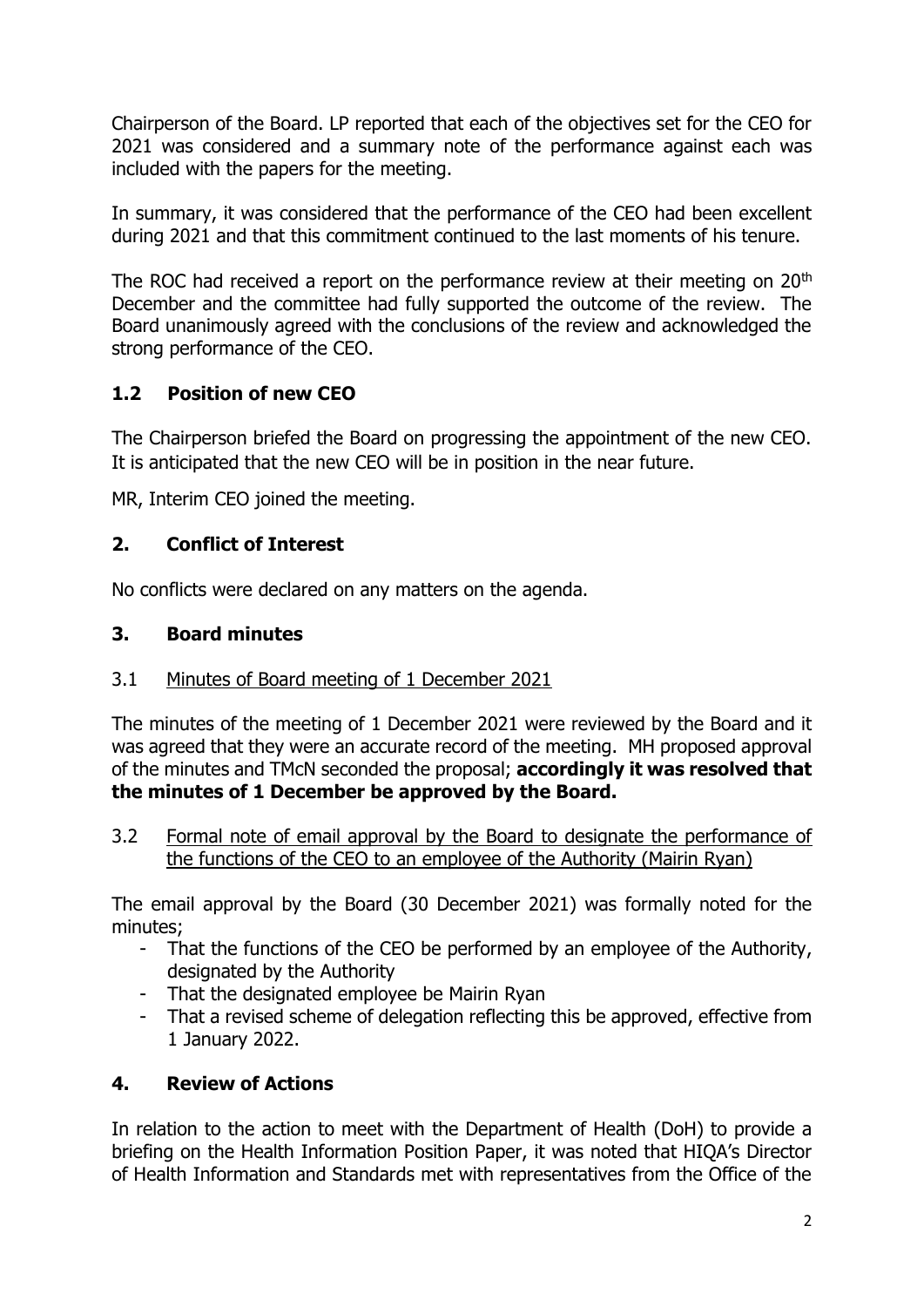Government Chief Information Officer, the Chief Information Officer at the HSE and the Health Infrastructure and Research Development and Health Analytics policy units in the Department of Health (DoH). A meeting also took place with the Chief Clinical Information Officer in the HSE and a meeting is planned with the HSE's National Clinical Information Lead for Nursing and Midwifery.

# **5. Matters arising**

KL advised that it was intended that the scheme of delegation would be on the agenda of this meeting for Board review and approval but because of the delay in the appointment of the CEO, it was deferred until that position is taken up.

## **6. Health and safety matters**

There were no reportable Health and Safety matters since the last Board meeting.

## **7. CEO's Report – key strategic and operational matters**

Carol Grogan (CG) Chief Inspector (CI) joined the meeting for this item as some items on the CEO's report are relevant to regulatory activities.

MR highlighted the following items from the CEO report:

- COVID-19

Further to the Government announcement on Friday 21 January and the lifting of many public health measures, a communication was issued to all staff in relation to the plans for a gradual return to office based working and the work ongoing for a future way of working.

- Healthcare Regulation
	- o The Director of Healthcare will have responsibility for the new function of monitoring Direct Provision centres. HIQA has received sanction and funding for positions to progress the project phase for commencing the function. Discussions are ongoing with officials from the Department of Children, Equality, Disability, Integration and Youth (DoCEDIY) on the legislative framework for HIQA's role and on the proposed timeline for commencement.
	- $\circ$  The development of a new approach to monitoring healthcare services against the National Standards for Safer Better Healthcare is being finalised. The new framework can be applied to monitoring in the private healthcare sector as intended by the Patient Safety (Notifiable Patient Safety Incidents) Bill.
	- o A wide review of population health screening services will be commenced when Dr Scally completes his review of cervical screening services.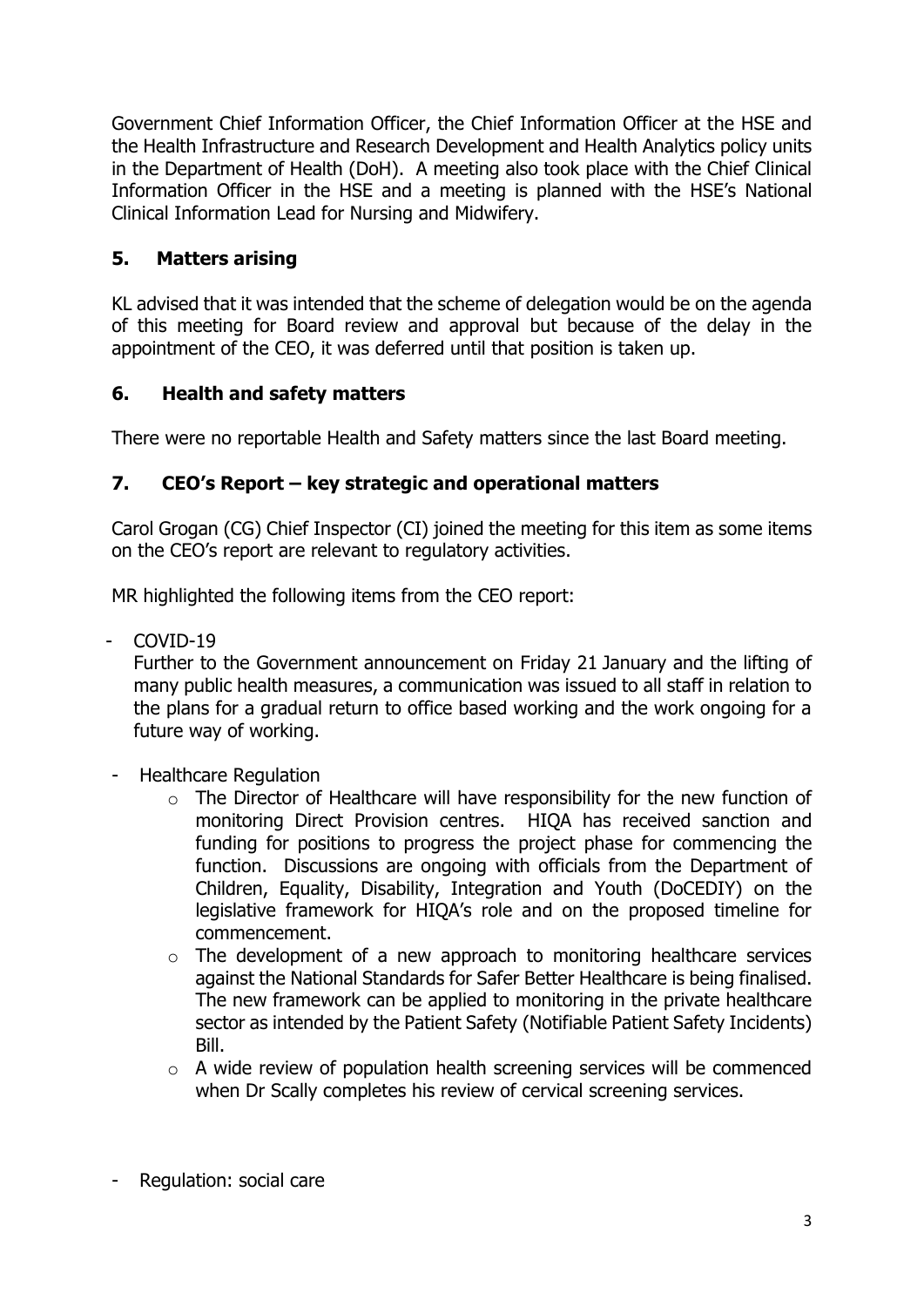- o The Chief Inspector briefed the Board on concerns relating to the governance of designated centres in the HSE CHO Area 1 in the North West. The Chief Inspector has brought this matter to the attention of the interim National Director of Community Operations and met with senior officials in the HSE to discuss what actions the HSE should take.
- o The Chief Inspector and the standards team in HIQA are continuing to engage with the DoH on the development of regulations and standards for homecare. HIQA has registered concerns regarding the narrow scope of the regulations and is awaiting an updated draft of regulations.
- The HTA Directorate
	- o As part of ongoing support to the DoH and to NPHET, a range of rapid evidence syntheses and COVID publications have been provided since the December Board meeting. Since the Omicron variant was identified, there has been rolling reviews of evidence and summaries of responses to the variant by international public health agencies.
	- o An epidemiological analysis of the factors associated with outbreaks of Covid-19 in Nursing Homes was updated at the request of the Nursing Home Expert Panel and the DoH
	- o A member of the HTA team won the HSE Open Access Research Award 2021 for a paper "SARS-CoV-2 detection, viral load and infectivity". The paper has informed national and international policy.
- Health Information and Standards Directorate (HIS)
	- o The Draft Overarching Standards for the Care and Support of Children using Health and Social Care services have been updated following a public consultation. It is expected that the final standards will come before the Board in May for consideration and approval.
	- o The National Standards for Children's Social Services were submitted for Ministerial approval on 7 December 2021. Correspondence on the standards was received from the Minister for Children, Equality, Disability, Integration and Youth (DCEDIY) and the Irish Foster Care Association (included with the Board papers). The project team will engage with both organisations on next steps.
	- o National Maternity Bereavement Experience Survey This survey has been delayed to allow for prior engagement with women who have been bereaved before launching the survey
	- o Following the launch of the Position Paper on the need for reform of Ireland's health information system, there has been extensive engagement with representatives from the Office of the Government Chief information Officer, the HSE's Chief Information officer and other senior members of the HSE and the DoH.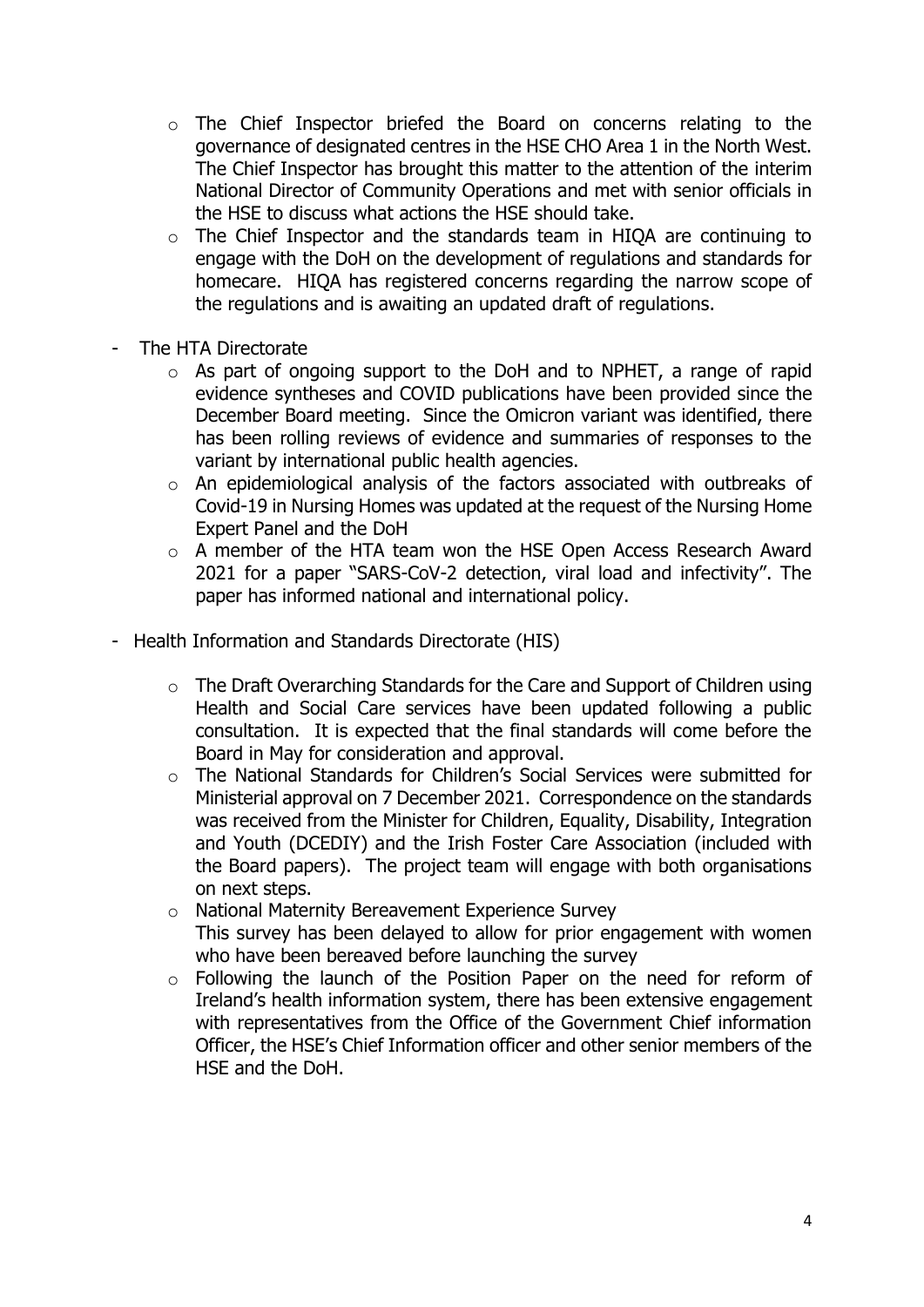- Corporate Plan 2022-2024 and Business Plan 2022

The draft corporate plan was submitted to the Minister for approval, following the December Board meeting.

The Business plan was also submitted to the DoH and confirmation of the funding allocation for 2022 is awaited.

- HR strategic issues

An employee engagement survey has been concluded and a presentation on the findings is on the agenda.

As part of the Organisational restructure project, an analysis of the Healthcare and Social Care directorates has been conducted. This will inform the future design of supports for these functions.

- Prism Replacement project

The proposal for the Prism Replacement is on the agenda, following review by the EMT and the ROC.

- Details of MOUs, publications and inspection reports are included in the report.
- MR also updated the Board on a personal injury claim by a staff member and advised that the claim had been withdrawn.

The Board made a number of observations arising from the CEO's report and

- Expressed congratulations for the staff member who won the research award
- Considered that the public health environment in the context of COVID-19 is likely to have impacted on the experiences of those bereaved
- Concern that with the departure of key senior management towards the end of 2021, there is a risk of loss of corporate information in the context of HIQA's response to the public health emergency.

On this last point, MR confirmed that information on HIQA's response to COVID-19 has been recorded.

The Chairperson thanked MR for the report and noted that key items will be revisited under separate agenda items during the meeting.

DMcC left the meeting at this point.

#### **8. Chief Inspector (CI) report**

CG referred the Board to the Chief Inspector's report and highlighted the following: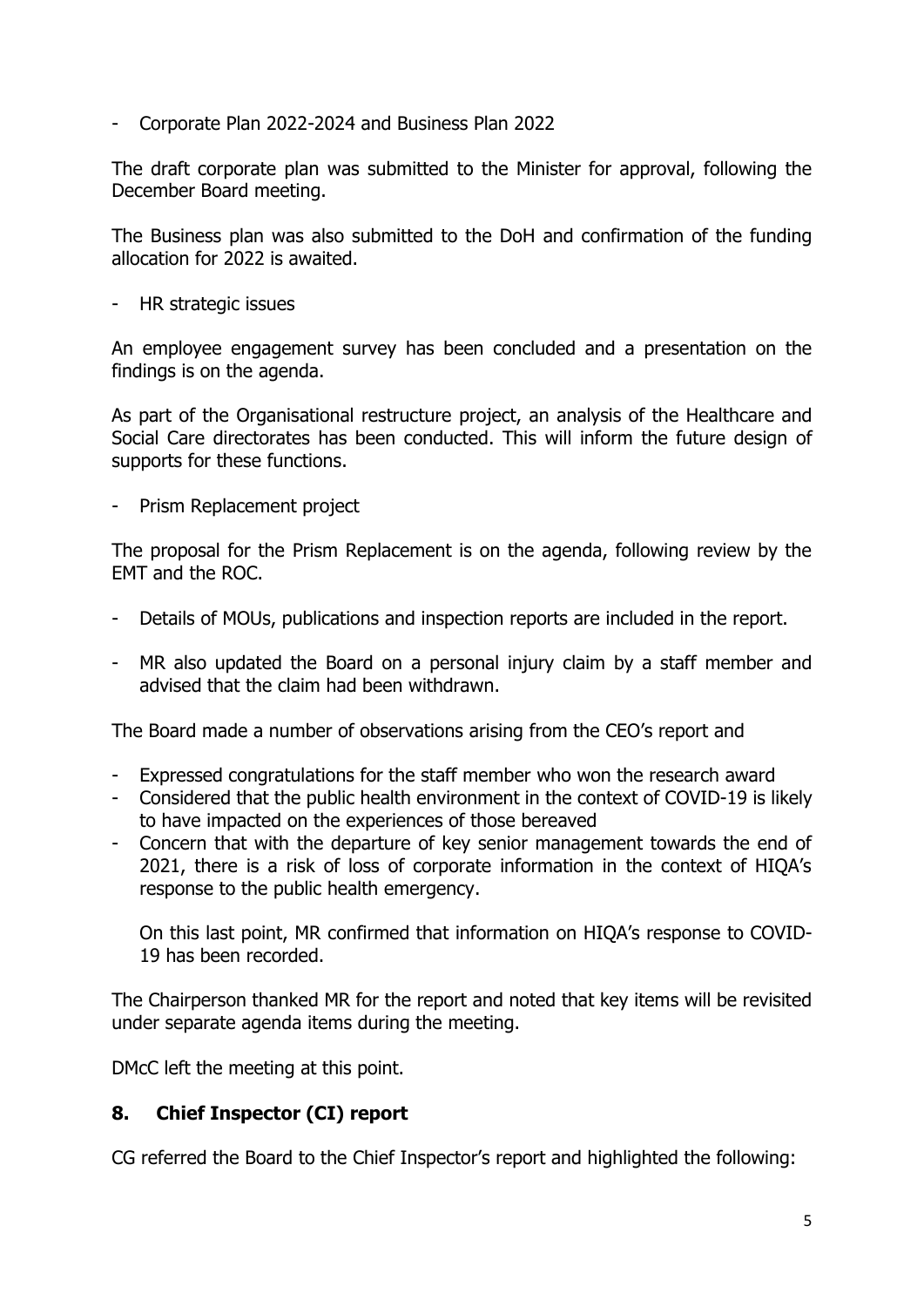- Designated centres for older persons (DCOP)
	- $\circ$  2021 was a busy year with a large volume of inspections and published reports
	- o The highest levels of non-compliance in the older persons centres relate to governance and management, fire safety and compatibility of premises with **requirements**
	- o Before Christmas, there was an increase in infection arising from the Omicron variant but the booster vaccination programme appeared to provide good protection for residents and staff
	- o The CI met with Minister Butler and senior members of the HSE last week in relation to the numbers and management of COVID cases in Nursing homes
	- o Final surveys on providers' implementation of the Nursing Homes Expert panel recommendations have been completed and the final report will be available in March.
- Designated centres for people with a disability (DCD) including
	- o Registration and inspection activity was very busy during 2021.
	- o A table on regulatory compliance is included in the report which sets out the levels of compliance across the different regulations.
- Children's services
	- o A summary of the activities that are ongoing in the children's service pillar including the inspection programme for children's residential centres, foster care, child protection and welfare, special care and detention services.
	- o Overall, there was improvement across children's services in 2021 with increased levels of compliance with national standards.
	- o A small number of temporary residential centres were established by Tusla during 2021 to accommodate children on an emergency basis. An alternative care strategy is being developed.
	- o The children's team commenced a two year inspection programme of Tusla's compliance with the National Standards for the Protection and Welfare of Children. To date most inspections have shown high levels of compliance with the standards; however in one area, delays in children coming into care due to a lack of appropriate placements in alternative care was escalated to the Area Manager and to Tusla.
- Information handling centre

The information handling centre receives unsolicited information about services and centres under HIQA's remit. All information is logged and referred to an inspector or authorised person to be assessed, risk rated and for appropriate follow up. Analysis of the numbers and breakdown of this information is included in the report.

- Projects underway

A wide range of projects underway in the Directorate is detailed in the report including a records retention review, process improvement projects, regulatory research projects and many others.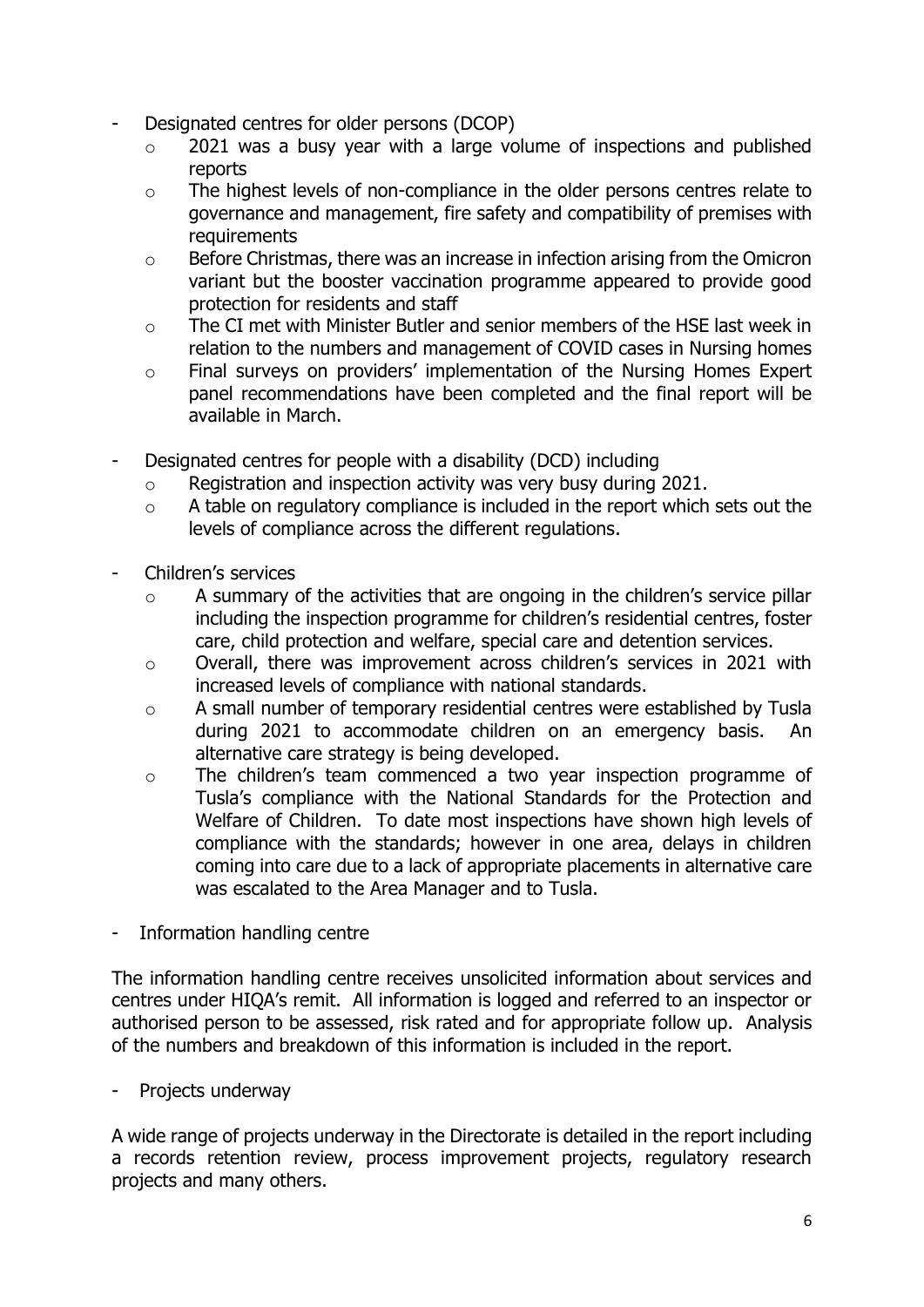Input is also required from the Directorate for the Prism replacement project which will provide a fit for purpose IT solution to support monitoring and regulation of the health and social care services

Legal proceedings

A brief overview of court proceedings was included in the report.

CG provided clarifications in response to queries raised by the Board and explained that:

- The difference in numbers of inspections versus reports of disability centres relates to timing
- Costs were awarded to HIQA in relation to one case. Inspections are continuing at that centre
- HIQA is a notice party in terms of a claim by family members of deceased residents of a nursing home.

The Chairperson thanked CG for her report and CG left the meeting at this point.

## **9. Report from Board Committees**

Resource Oversight Committee (ROC) 20 December 2021 and 17 January 2022

The Chair of the ROC, Lynsey Perdisatt (LP), reported that the Committee had met on two occasions; in December to consider the annual performance review of the CEO and on the  $17<sup>th</sup>$  January where the following items were reviewed:

- An update on activities carried out by the Communications and Stakeholder Engagement Division during 2021 and a summary of the objectives for 2022
- The proposal for the replacement of Prism (regulatory system). The Committee requested a number of areas to be clarified, prior to the proposal being presented to the Board for approval
- A report from the Project Management Office was provided, including project activity during 2021 and plans for 2022. In addition, a list of key contracts anticipated as requiring Board approval over the coming year was highlighted
- An assurance report was presented by the Head of Legal services on Joint Working Agreements that have been developed with other organisations and the governance arrangements for managing these agreements.
- An end of year report on the delivery of the objectives for which the ROC provides oversight and
- A report on the risks for which the ROC provides oversight.

#### Audit Risk and Governance Committee (ARGC) 18 January 2022

The Chair of the ARGC, BC reported that the Committee had, at its recent meeting reviewed: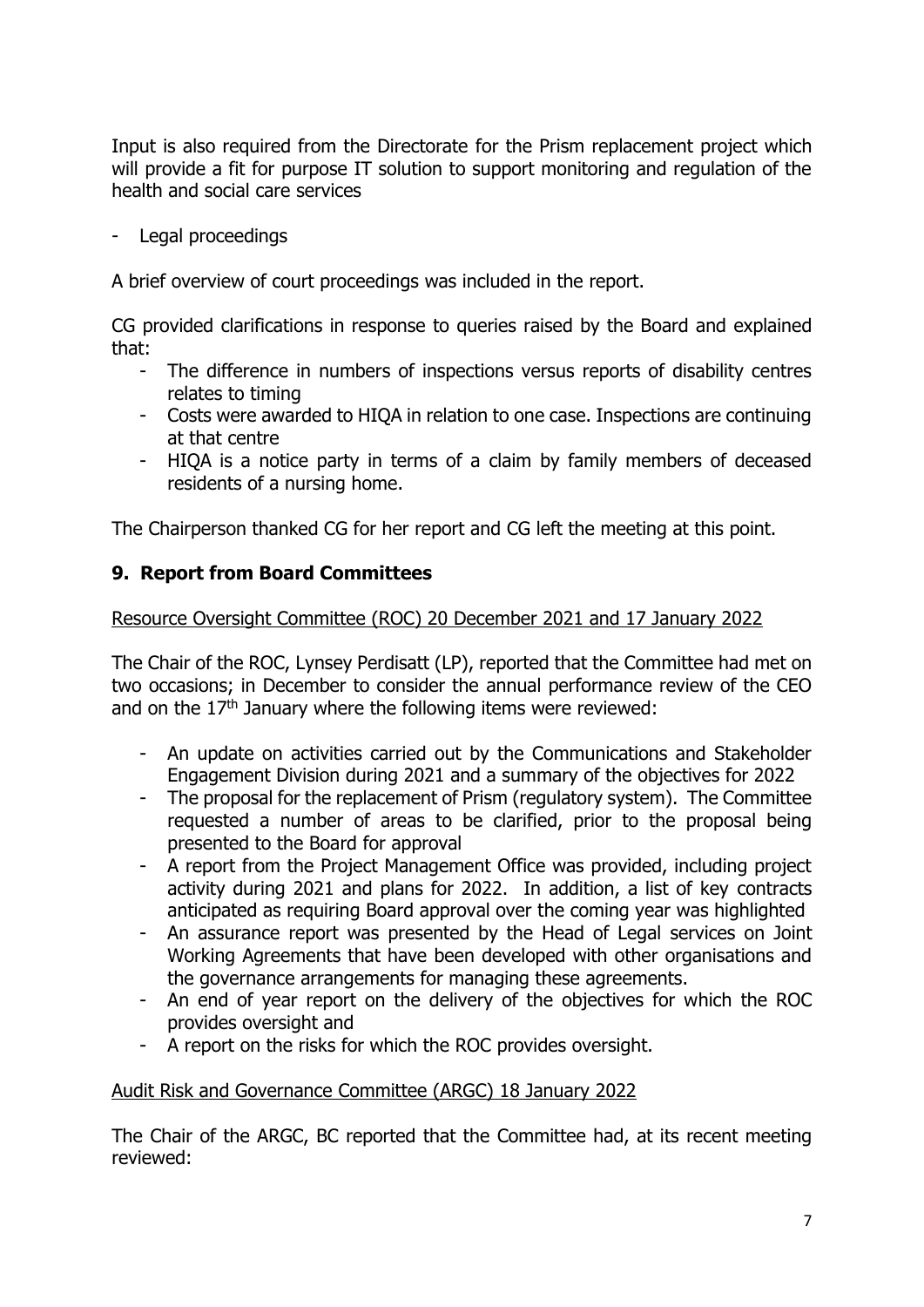- The annual audit of HIQA's system of internal controls which included two parts; the internal financial controls audit and an internal control questionnaire. Both reviews showed a strong control environment
- An update on the delivery of the 2021 Internal Audit plan and the schedule of audits for 2022
- HIQA's financial performance to the end of November 2021 (included with Board papers)
- The annual assurance report from the ARGC to the Board which is included with the Board papers.
- The corporate risk report and
- The 2022 annual work plan for the committee.

## **9.1 ARGC Annual Report to the Board**

BC, Chair of the ARGC introduced the ARGC's annual assurance statement. She explained that the purpose of the report is to provide evidence to the Board on the internal controls operating within HIQA in order to address the requirements as described in the Code of Practice for the Governance of State Bodies 2016, where "the Board is responsible for ensuring that effective systems of internal control are instituted and implemented in the State Body…and the Board should review the effectiveness of these systems annually".

It was noted that as part of the process for reviewing the effectiveness of the controls, the Board committees reviewed the areas relevant to their respective oversight remit.

This report is structured on the basis of:

- executive management assurances on the controls for delivering the internal support functions and the external facing functions (presented to the relevant Board committees)
- the 2021 internal audit programme
- the audit by the Comptroller and Auditor General
- risk management arrangements
- financial statements and
- specific areas reviewed by the ARGC during 2021.

In addition, it was noted that the annual internal audit of internal controls was much more comprehensive than in previous years and included a questionnaire for Management on the internal controls, which in turn were verified by the internal auditor. BC advised that it was a positive audit and provided good assurance on the control environment and a good basis for the Board's annual confirmation to the Minister that there is an appropriate system of internal and financial controls in place.

The Board reviewed the report from the ARGC and noted the Board's responsibility for annually reviewing the effectiveness of HIQA's internal controls systems. The Board confirmed their satisfaction that the internal controls and risk management systems in place during 2021 were operating well and were adequate.

The Board thanked BC for the work of the ARGC and for providing the assurance report.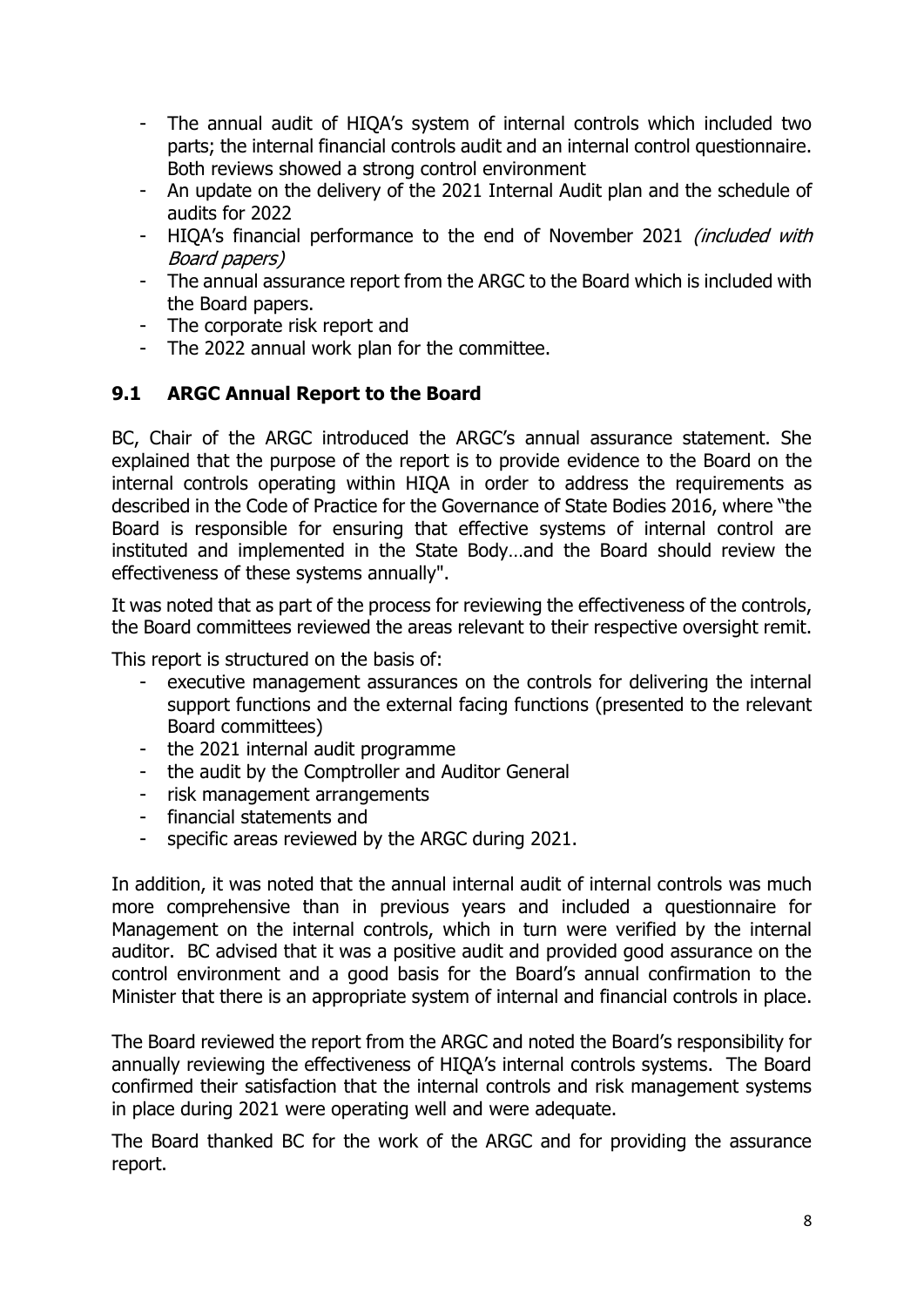DMcC re-joined the Board meeting. CS also joined the meeting.

## **10. Prism replacement project - approvals**

Bala Krishnan (BK) Chief Information Officer, Pat Millar (PM) and Ronan Foley (RF) from Clarion Consulting joined the meeting at this point.

BK introduced PM and RF, members of the program team and also members from the Executive Management, Sean Angland (SA) from Operations, Sean Egan (SE) from the Healthcare Directorate and Carol Grogan (CG), Chief Inspector, whose business requirements necessitated this project and informed the project specification and the solution. BK reminded the Board of the steps that have culminated in the presentation of the proposal before the Board and advised that the proposal has been reviewed in detail by the ROC, following approval by the Executive management.

RF, Program Manager referred the Board to the presentation included in the Board papers and outlined previous approvals leading to this point, the governance structure, procurement process and the solution identified to replace the existing Prism system, a detailed breakdown of the costs associated with the project and the approvals being sought from the Board.

The Board discussed the project in detail and the following was clarified in response to their queries;

- significant consideration was given to data protection controls in the original request for tender
- no data will be stored outside the European Economic Area
- annual licensing is an ongoing cost with no option to buy out
- in addition to the tender cost, a number of additional costs are detailed in the presentation such as change management and external supports costs which are required to deliver the project as existing internal resources are not in place
- the boundaries have been set for the design of the solution
- a strong governance structure will manage change requests to ensure scope creep does not occur
- a business process toolkit is included which will benefit HIQA in the longer term
- the appropriate skills and experience of external supports have been clearly defined and strong governance controls will be applied to ensure that requirements are delivered to a high standard
- controls are in place to address intellectual property rights andknowledge transfer will be planned so that expertise is developed internally.

PM, Program Steering member, assured the Board that a clear business need was articulated, an extensive procurement exercise was implemented, a robust governance model has been in place throughout the process and while it is a significant investment, the proposal before the Board provides a viable and appropriate solution.

BK sought the following approvals from the Board: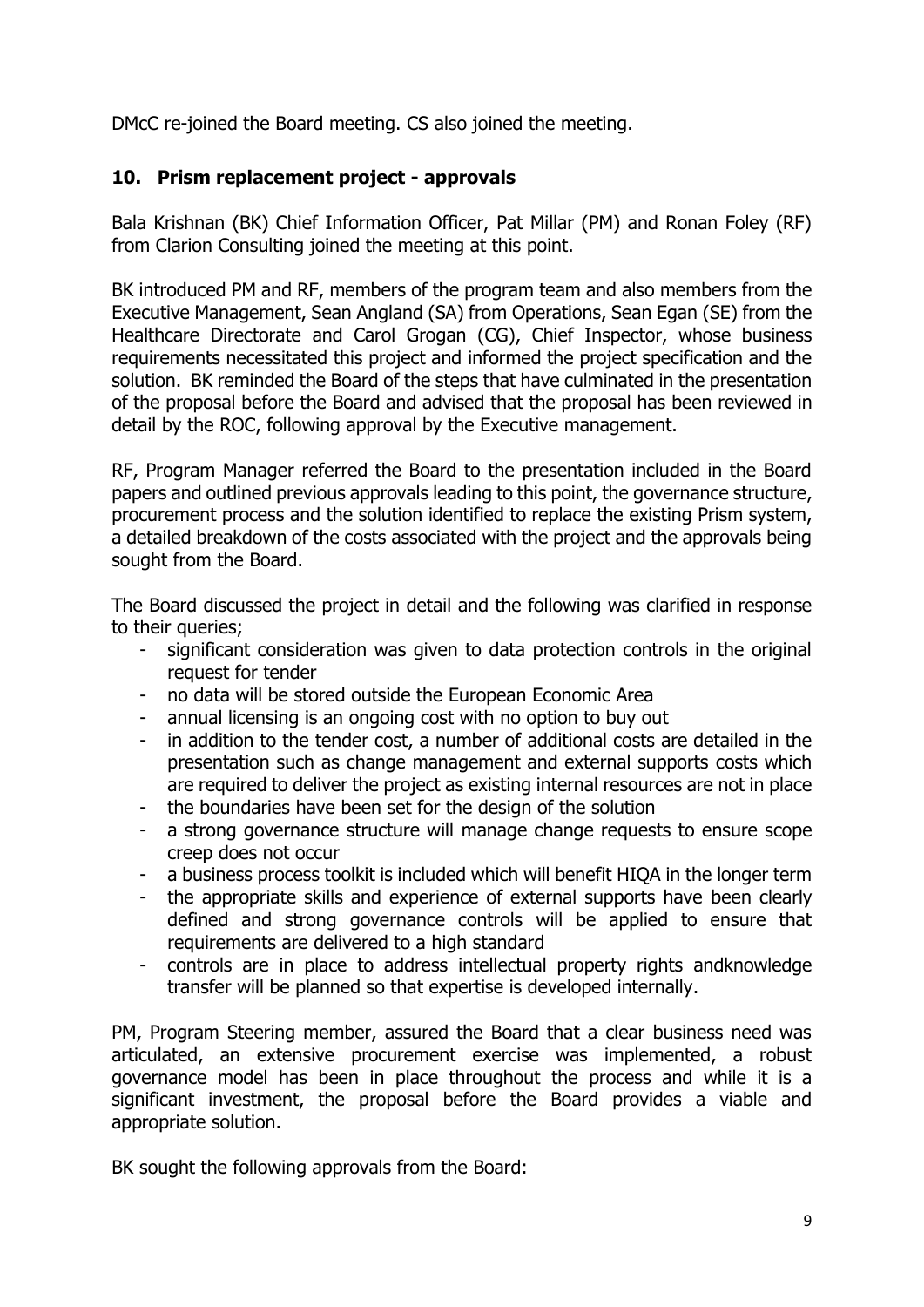- a. Agreement that CODEC is the preferred vendor
- b. Project costs
	- i. capital funding as described in the papers attached
	- ii. annual operating costs as described in the papers attached
- c. to engage with the OGCIO for peer review and approval as required under Circular 14/21
- d. to engage with the DoH to seek support for funding
- e. to engage with CODEC on non-binding contract discussions
- f. to include program costs in the start of year submission for 2022.

The Chairperson thanked the Board for the extensive questioning and reflected that the level of scrutiny was appropriate given the investment involved. He noted that the current system was a significant risk on the corporate risk register and that it is good to see progress in procuring a fit for purpose system that will address current and future regulatory needs.

The Board unanimously agreed the need to progress with the project. MH proposed approval of a-f listed above and TMcN seconded the proposal; **accordingly it was resolved that the Board approved:**

- a. CODEC as the preferred vendor
- b. Project costs; capital funding and annual operating as set out for the Board
- c. engaging with the OGCIO for peer review and approval as required under Circular 14/21
- d. engaging with the DoH to seek support for funding
- e. engaging with CODEC on non-binding contract discussions and
- f. Including program costs in the start of year submission for 2022.

BK advised the Board that when these matters have progressed, the final contract will come back to the Board for approval.

The Chairperson thanked RF and PM for presenting the proposal. RF, PM, SE, CG and BK left the meeting at this point.

## **11. Board work plan 2022**

KL advised that the annual work plan for the Board is to ensure that all matters that require Board attention are identified and addressed during the course of the year.

KL advised that as an additional control, detail has been added to this year's plan to reflect when contracts with a value in excess of €250,000 will come to the Board.

MR added that as part of the CEO's report, a list of contracts requiring Board approval will be included from here forward.

KL highlighted that one of the items on the work plan for Board consideration is to seek "assurances of compliance with statutory and administrative requirements in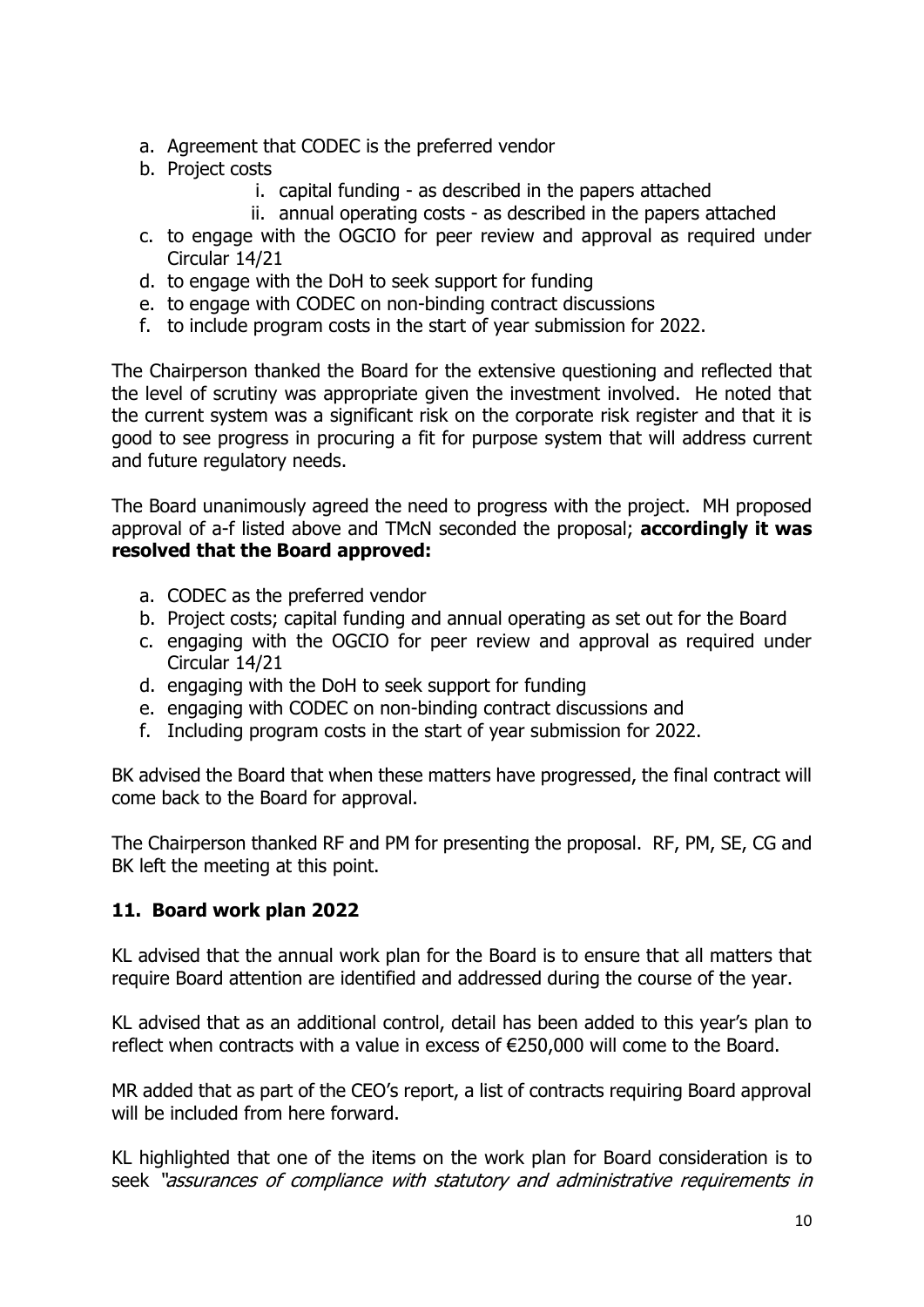relation to the approval of the appointment, number, grading and conditions of all staff, including remuneration and superannuation".

While the Board receives Human capital reports, this aspect of human resource management will be included as part of an audit during 2022.

The Chairperson, on behalf of the Board, recorded appreciation of the Board Secretary's work in bringing forward the annual Board work plan.

MOH proposed approval of the work plan for 2022 and BC seconded the proposal; **accordingly it was resolved that the Board work plan for 2022 be approved by the Board.**

#### **12. Contracts for approval**

SA presented a paper setting out a range of projects for which Board approval is required in line with expenditure thresholds and explained that routine items will be brought to the Board in a similar format to the paper being presented. Larger procurements, such as the Prism Replacement project will come as singular agenda items. In addition, he proposed that as an additional control for the governance around contracts that contract approval be added to the Board agendas as a standing item.

The paper outlined the budget, procurement and governance processes utilised within HIQA, including using available frameworks such as the Office of Government Procurement (OGP) frameworks and requested Board approval for the following contract awards:

| <b>Tender Reference and Name</b>  | <b>Successful Tenderer</b>                     |
|-----------------------------------|------------------------------------------------|
| ICT-386 Survey platform           | Qualtrics                                      |
| ICT-386 Survey managed services   | <b>IPSOS MRBI</b>                              |
| HR-69 - Provision of agency staff | <b>Hays</b>                                    |
| FAC-55 - Office Furniture         | Depending on outcome of procurement<br>process |
| <b>Cloud Adoption Framework</b>   | Micromail (via HEANet Framework<br>Agreement)  |

The Board welcomed the additional controls and the approach set out in the paper presented. MM proposed approval of the above contract awards and MH seconded the proposal; **accordingly it was resolved that the contract awards (as detailed in the accompanying paper) to Qualtrics, IPSOS MRBI, Hays, Micromail and the successful tenderer for office furniture be approved by the Board.**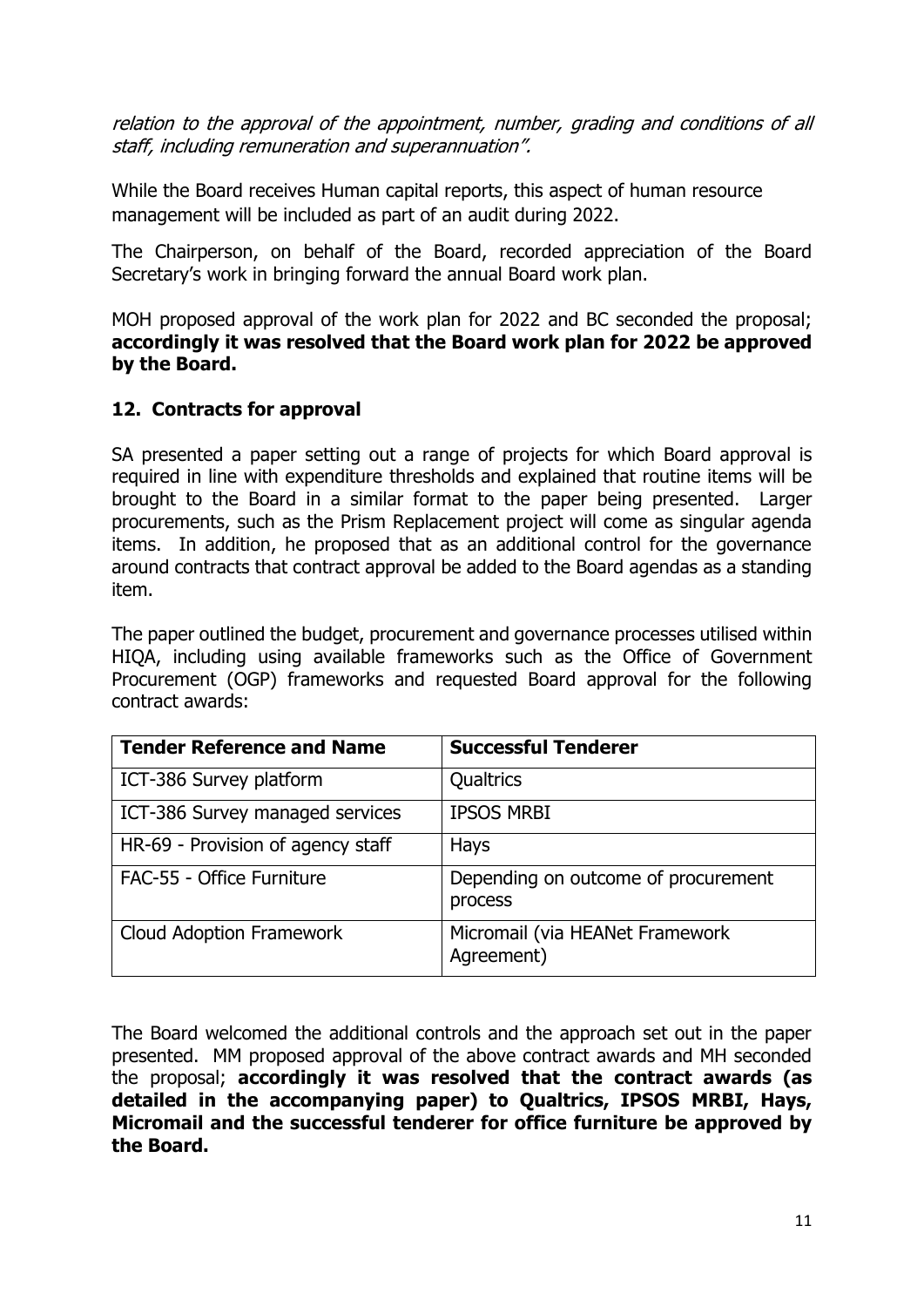#### **13. IPSOS MRBI Staff Survey**

SA introduced Tarik Laher (TL) from IPSOS MRBI. SA advised the Board that this is the fourth employee engagement survey carried out since 2015 and the findings from previous surveys have informed changes implemented in HIQA. The results of this survey, carried out in the latter part of 2021 have been presented to the Executive Management Team and HIQA staff.

TL presented the survey to the Board, detailing the process, the findings and the learnings. He advised that it was a very positive survey and HIQA rates very well against external benchmarks. He highlighted that there was strong improvement across a range of results including overall job satisfaction, involvement in decisions, feeling valued, HIQA culture, views on line managers, wellbeing and learning and development. A small number of results have declined since the 2019 survey but none significantly.

TK identified areas where management might focus to address areas where scores or satisfaction levels were lower than in previous surveys.

The Board welcomed the survey and acknowledged the positive nature of the results. The following observations were made:

- the potential for the high number of new employees to skew the results positively
- risks associated with the introduction of a new working model
- consideration to be given to micro surveys
- future surveys to consider analysis by "strata" e.g. middle management
- the management of the number of staff who have indicated their wish to work from home and
- the potential impact of significant changes at a senior level in the organisation.

MR thanked the Board for their observations and advised that the future working model for HIQA will be presented at the March Board meeting. The methodology will be provided at that time to explain the framework for decision making on options for remote working.

The Chairperson thanked TK and congratulated the Executive management on the findings and the favourable comparison with external benchmarks.

TK left the meeting at this point.

#### **14. Corporate Performance**

SA presented the end of year corporate performance report which summarised the status of each business plan objective for 2021. The report detailed those objectives that were not achieved and the reason for this together with an update with regard to completing the objectives in 2022. The Board noted the significant number of objectives that were achieved in what was a very challenging year and the plans to carry forward those that were not concluded.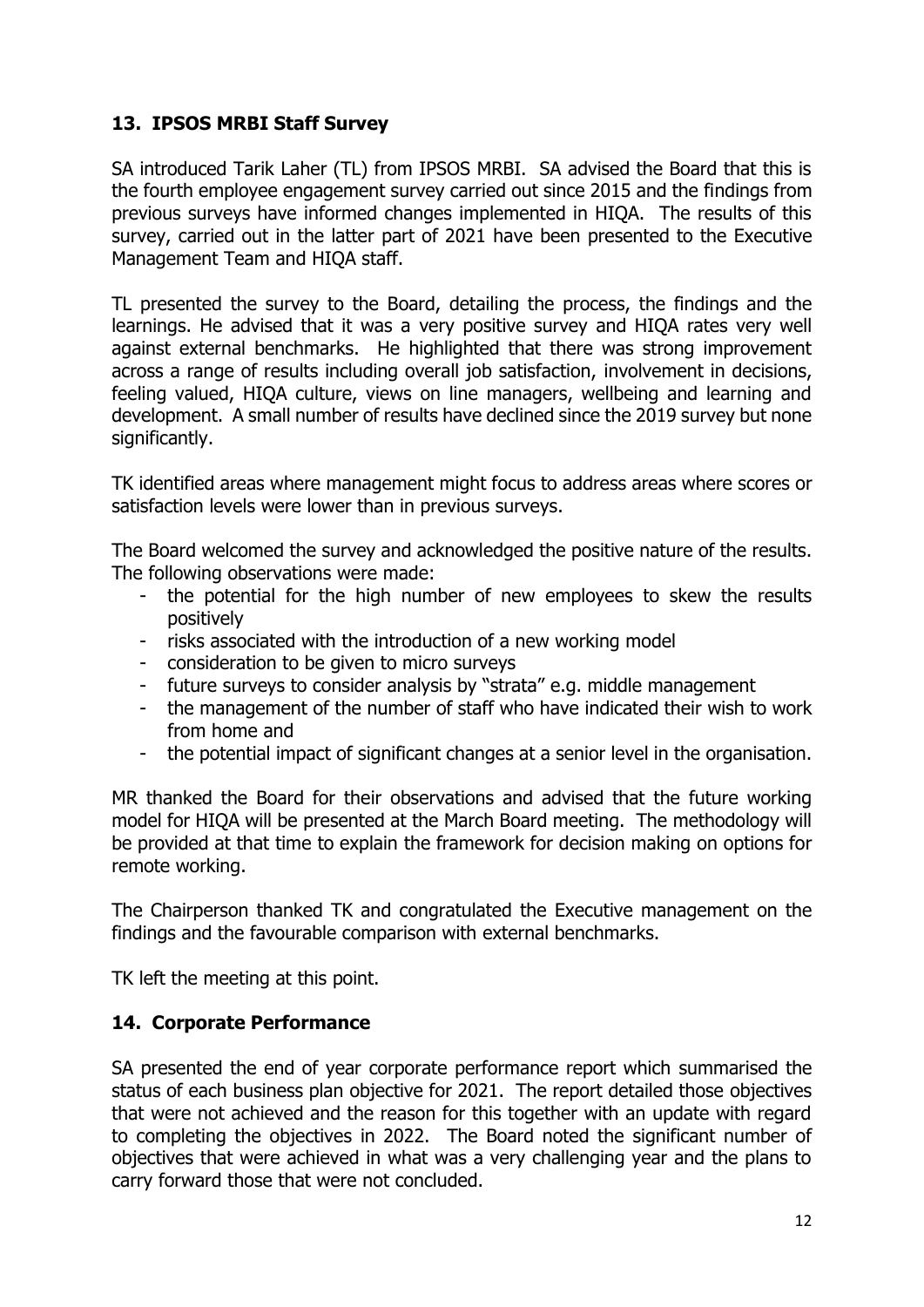## **15. Human Capital Reports**

SA presented the human capital report to the Board which provides an overview of staff numbers, leavers and joiners, absence rates and sick leave.

No issues or anomalies were noted.

#### **16. Finance report**

SA referred the Board to the detailed report and accompanying cover paper included with the Board papers which set out the financial position at the end of November 2021. It was noted that the finance report was reviewed in detail at the recent ARGC meeting.

BC noted that from the ARGC perspective, the finance reports are well presented and accessible and that all variances are well explained.

SA highlighted that the finance team are working on the end of year figures and that the annual accounts will come to the Board for review in February.

The Board noted the report and thanked SA for a clear presentation.

SA left the meeting at this point.

#### **17. Corporate Risk Report**

KL presented the corporate risk report and highlighted the main changes to the corporate risk register including;

- the closure of one risk, together with the rationale for closing the risk
- the inclusion of a new risk relating to preparation for the commencement of new functions and
- the reduction in the rating of a risk in relation to the reliance on the OGP to progress key projects.

KL also requested the Board to raise any risks which they believe should be considered in advance of the strategy day on  $11<sup>th</sup>$  February.

The Board noted the risk report.

#### **18. Chairpersons report**

The Chairperson's report was noted.

#### **19. Correspondence**

Correspondence referenced in the CEO report was included for ease of reference.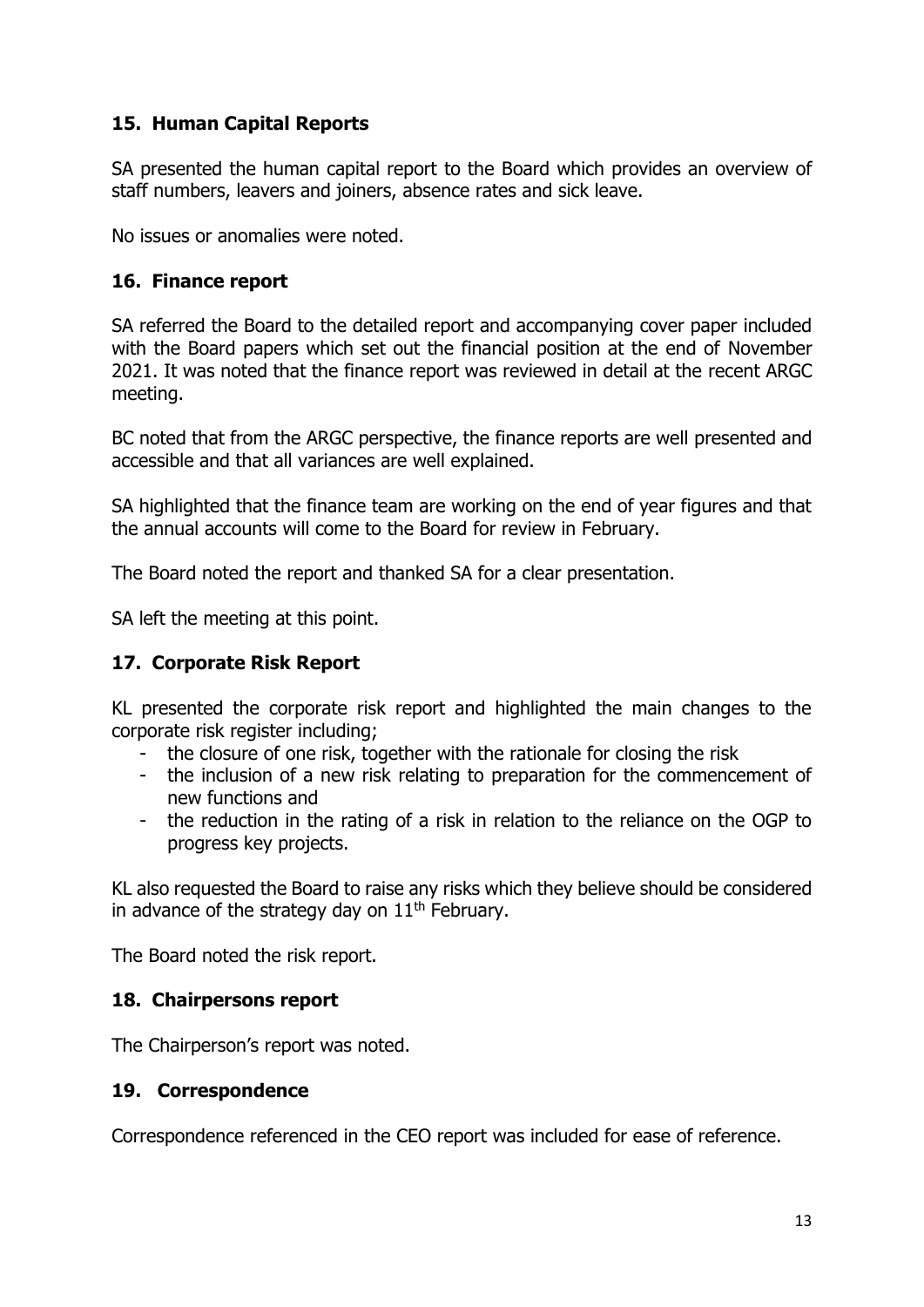# **20. Any other Business**

There being no further business, the meeting was closed.

# **Signed**

\_\_\_\_\_\_\_\_\_\_\_ \_\_\_\_\_\_\_\_\_\_\_\_\_\_\_\_\_

Kathlen Loubard

Pat O'Mahony **Kathleen Lombard** Chairperson **Board Secretary**